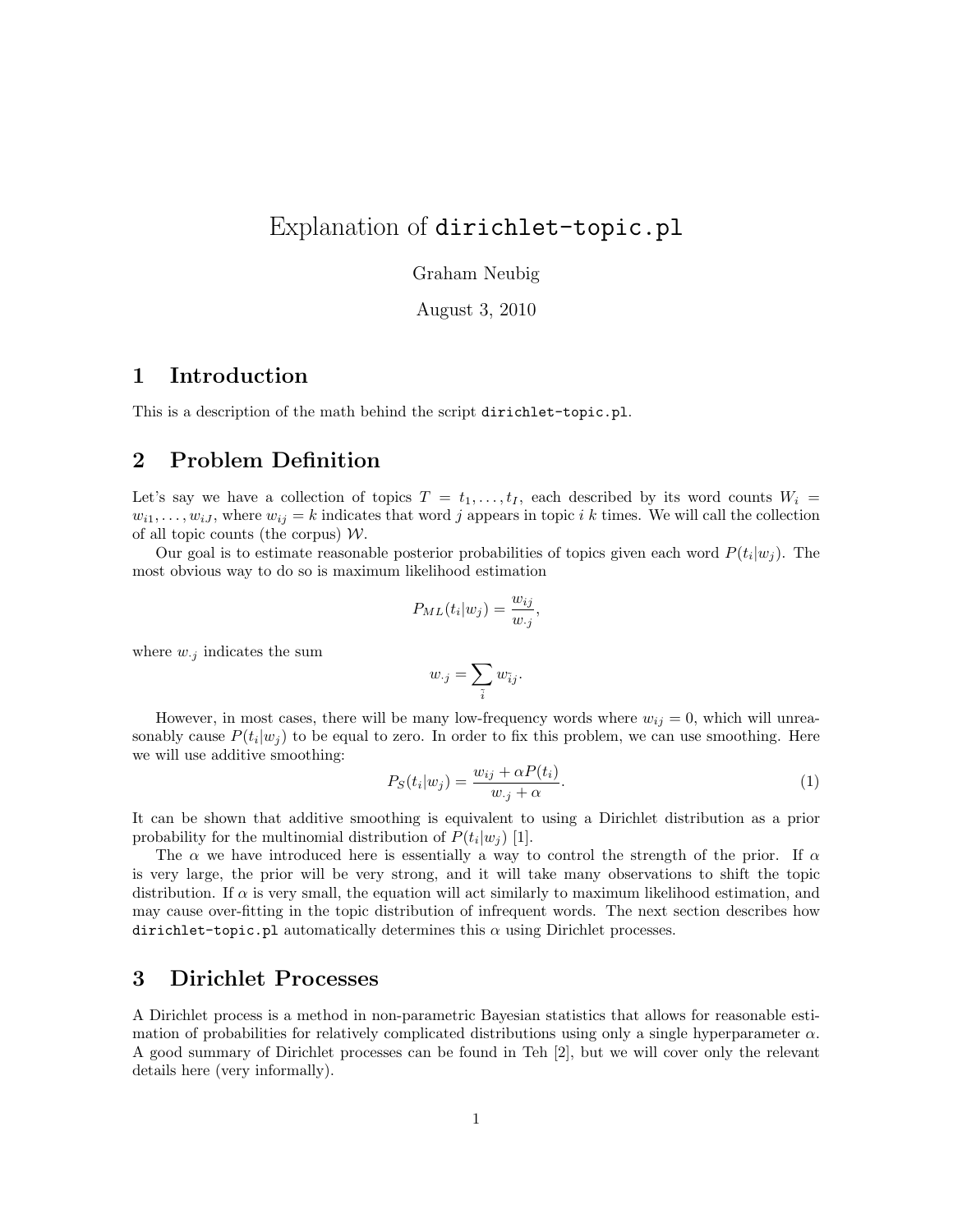A Dirichlet process is a type of generative distribution for discrete spaces. The most interesting characteristic of "processes" compared to other generative distributions is that that distribution changes every time it generates a new element. Let's say we have a Dirichlet process for  $w_1$  that generates the following topic sequence  $t_1t_1t_2t_1$ .

First, before generating any elements, the distribution is equal to Equation (1) where  $w_i j = 0$  for all  $w_i$ :

$$
P_0(t_1|w_j) = \frac{0 + \alpha P(t_1)}{0 + \alpha} = P(t_1).
$$

In other words, before generating any elements, the distribution is equal to the prior topic distribution, as should be expected.

The first topic  $t_1$  is generated based on this prior, and we set  $w_{1j} = 1$ . We generate the second topic, also  $t_1$ , according to the new distribution with  $w_{1j} = 1$ :

$$
P_1(t_1|w_j) = \frac{1 + \alpha P(t_1)}{1 + \alpha}.
$$

We continue to generate the last two topics,

$$
P_2(t_2|w_j) = \frac{0 + \alpha P(t_2)}{2 + \alpha},
$$
  
\n
$$
P_3(t_1|w_j) = \frac{2 + \alpha P(t_1)}{3 + \alpha}.
$$

If we put these together we get

$$
P(t_1t_1t_2t_1|w_j) = \frac{0 + \alpha P(t_1)}{0 + \alpha} \frac{1 + \alpha P(t_1)}{1 + \alpha} \frac{0 + \alpha P(t_2)}{2 + \alpha} \frac{2 + \alpha P(t_1)}{3 + \alpha},
$$

which can be further simplified into

$$
P(t_1t_1t_2t_1|w_j) = \frac{\prod_{k=0}^{2} (k + \alpha P(t_1)) \prod_{k=0}^{0} (k + \alpha P(t_2))}{\prod_{k=0}^{3} (k + \alpha)}.
$$

It should be noted that this is probability is *exchangable*, that is the probability will be the same regardless of the order of the sequence, as long as the topic counts are equal (it doesn't matter whether the sequence is  $t_1t_1t_2t_1$  or  $t_1t_1t_1t_2$ . We can generalize this distribution using topic counts  $w_{ij}$  as follows:

$$
P(w_{1j} = n_1, \dots, w_{Ij} = n_I) = \frac{\prod_{i=1}^{I} \prod_{k=0}^{n_i - 1} (k + \alpha P(t_i))}{\prod_{k=0}^{n_i} (k + \alpha)},
$$

where

$$
n. = \sum_{i=1}^{I} n_i.
$$

Using this probability for a single word's topic counts, we can find the likelihood for the full corpus:

$$
P(\mathcal{W}) = \prod_{j=1}^{J} \frac{\prod_{i=1}^{I} \prod_{k=0}^{w_{ij}-1} (k + \alpha P(t_i))}{\prod_{k=0}^{w_{ij}} (k + \alpha)}.
$$

In the next section, we will find the  $\alpha$  that maximizes this likelihood.